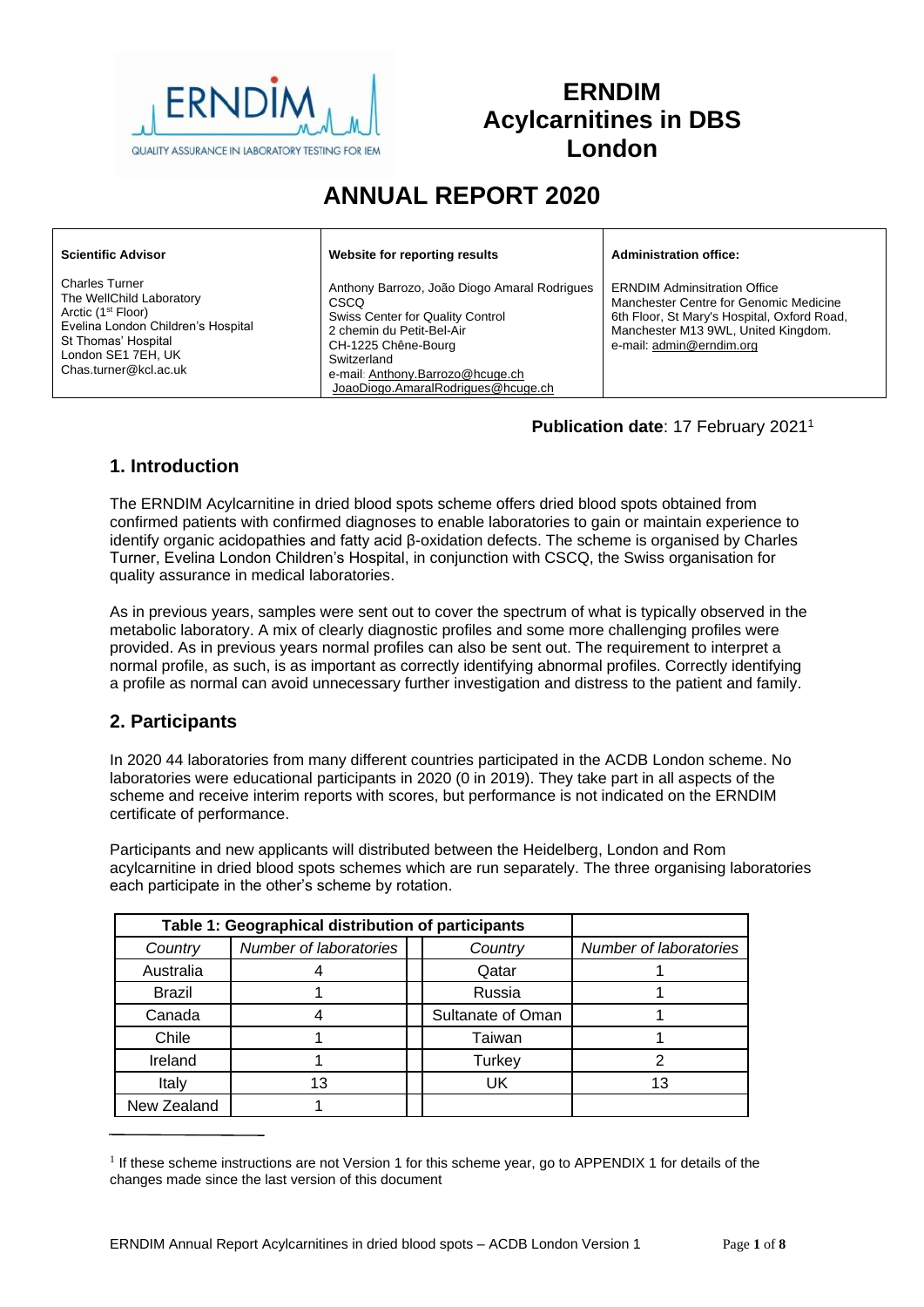## **3. Design of the scheme and logistics**

As usual, the samples used in 2020 were authentic human blood spot samples, 6 from affected patients and 0 from healthy individuals.

All samples selected by the Scientific Advisor are prepared from 30-50µl of lithium heparin anticoagulated whole blood on PE226 paper. All samples are obtained following local ethical and consent quidelines

In 2020 CSCQ dispatched the ACDB EQA samples to the scheme participants and provides a website for on-line submission of results and access to scheme reports. Existing QLOU, ACDB, DPT and Urine MPS scheme participants can log on to the CSCQ results submission website at: <https://cscq.hcuge.ch/cscq/ERNDIM/Initial/Initial.php>

Labelled copies of scan/chromatograms can be uploaded on the CSCQ website.

#### **4. Schedule of the scheme**

Table 2: Time schedule in the 2020 ERNDIM ACDB London scheme. The closing date for the 1<sup>st</sup> submission round was extended to take account of problems associated with the Covid-19 pandemic.

|                                                     | 1 <sup>st</sup> Submission Round | 2 <sup>nd</sup> Submission Round |  |  |
|-----------------------------------------------------|----------------------------------|----------------------------------|--|--|
|                                                     | ACDB-UL-2020-A                   | ACDB-UL-2020-D                   |  |  |
| Sample ID's:                                        | ACDB-UL-2020-B                   | ACDB-UL-2020-E                   |  |  |
|                                                     | ACDB-UL-2020-C                   | ACDB-UL-2020-F                   |  |  |
| <b>Shipment of samples</b>                          | February 11th, 2020              |                                  |  |  |
| Start of analysis (clinical data<br>available)      | Mar 9th, 2020                    | June 8th, 2020                   |  |  |
| <b>Reminder for result submission</b>               | June 22nd, 2020                  | June 22nd, 2020                  |  |  |
| <b>Results submission deadline:</b>                 | June 29th, 2020                  | June 29th, 2020                  |  |  |
| Interim reports available on<br><b>CSCQ website</b> | Oct 14th 2020                    | Nov 11th 2020                    |  |  |

*To be able to continue this scheme we need a steady supply of new patient samples. Several laboratories have donated samples to the ACDB scheme in the past, for which they are gratefully acknowledged. If you have one or more samples available and are willing to donate these to the scheme, please contact us at* [admin@erndim.org.](mailto:admin@erndim.org) *Laboratories which donate samples that are used in the scheme are eligible for a 20% discount on their participation in the ACDB scheme in the following year.*

Table 3: Samples included in the 2020 ERNDIM ACDB London scheme.

| Survey    | Sample no.     | Diagnosis                                                                    |  |  |
|-----------|----------------|------------------------------------------------------------------------------|--|--|
|           | ACDB-UL-2020-A | Carnitine acylcarnitine translocase deficiency<br>(CACT: OMIM 212138)        |  |  |
| 20-03-ACL | ACDB-UL-2020-B | Propionyl CoA carboxylase deficiency (PA:<br>OMIM 606054)                    |  |  |
|           | ACDB-UL-2020-C | Long chain hydroxyacyl CoA dehydrogenase<br>deficiency (LCHADD: OMIM 609016) |  |  |
|           | ACDB-UL-2020-D | Medium chain acyl CoA dehydrogenase<br>deficiency (MCADD: OMIM 201450)       |  |  |
| 20-06-ACL | ACDB-UL-2020-E | Mild variant of cobalamin C deficiency<br>(CbIC OMIM 277400)                 |  |  |
|           | ACDB-UL-2020-F | Very long chain acyl CoA dehydrogenase<br>deficiency (VLCADD, OMIM 201475)   |  |  |

The scheme format was kept identical to those of previous years. Samples were shipped by regular mail. Details regarding stability of samples are provided in the sample package.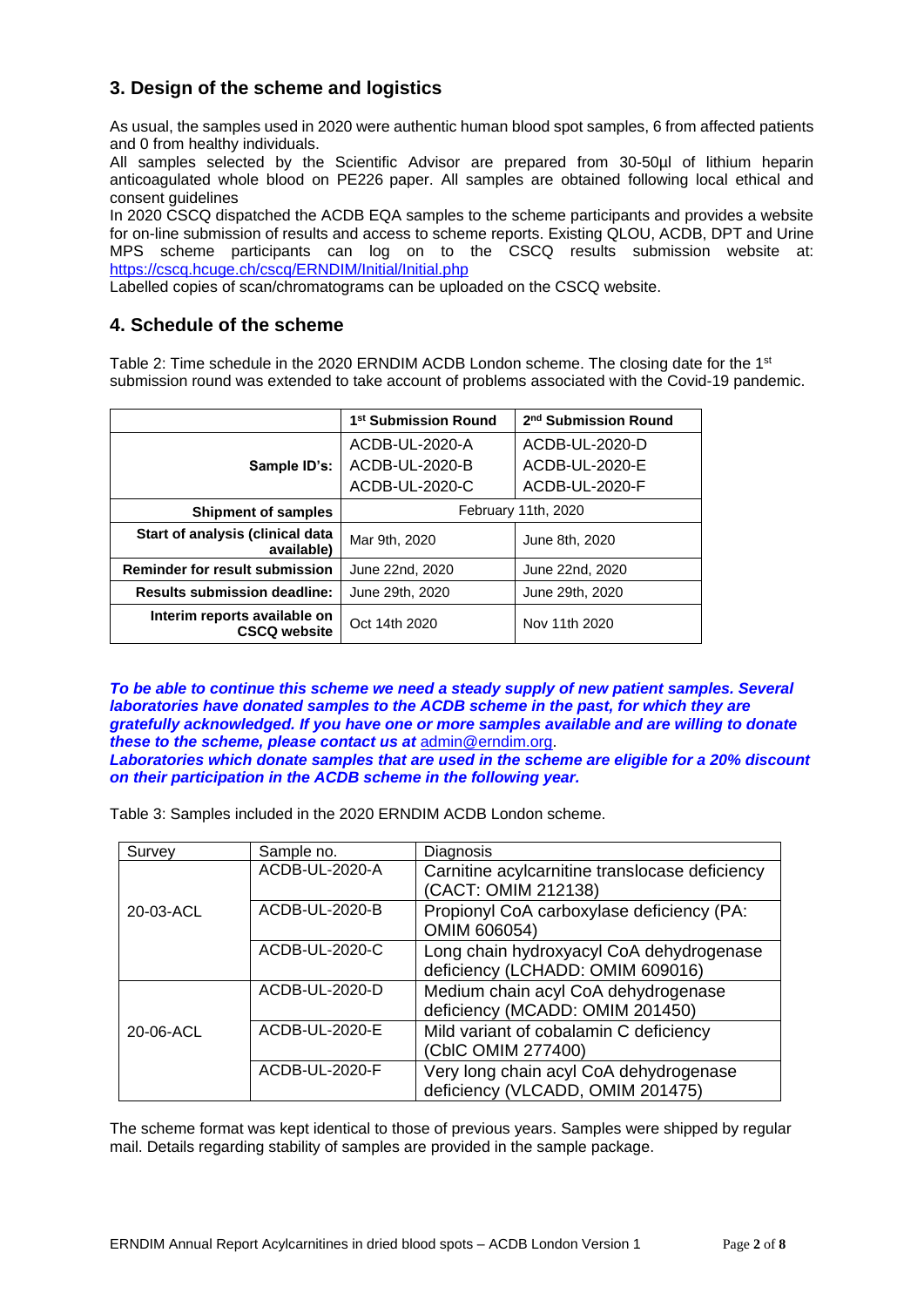Evaluation of results was performed using Excel with the submitted results extracted from the database by the website manager.

#### **5. Results**

Table 4: Receipt of results in the 2020 ERNDIM ACDB London scheme.

| Survey    | In time | ∟ate | Total |
|-----------|---------|------|-------|
| 20-03-ACL |         |      | 42    |
| 20-06-ACL |         |      | 41    |

Table 5: Returned results in the 2020 ERNDIM ACDB London scheme.

| <b>Submissions</b> | Number of laboratories |  |
|--------------------|------------------------|--|
|                    |                        |  |
|                    |                        |  |
|                    |                        |  |

#### **6. Website reporting**

The website reporting system is compulsory for all centres. Please read carefully the following advice:

- Results
	- Give quantitative data as much as possible.
	- Enter the key metabolites with the evaluation **in the tables** even if you don't give quantitative data.
	- If the profile is normal: enter "Normal profile" in "Key metabolites".
	- **Don't enter results in the "comments" window**, **otherwise your results will not be included in the evaluation program.**
- *Diagnosis*
	- **Don't enter the diagnosis in the "comments" window**, **otherwise your results will not be included in the evaluation program.**
- Recommendations = **advice for further investigation**.
	- Scored together with the interpretative score.
	- Advice for treatment are not scored.
	- **Don't give advice for further investigation in "Comments on diagnosis"**: it will not be included in the evaluation program.

### **7. Scoring of results**

A scoring system was developed in 2012 and approved by the ERNDIM Scientific Advisory Board. Similar to other qualitative (proficiency testing) ERNDIM schemes, the maximum score for a sample is 4 points.

Qualitative results and diagnostic proficiency of the 2020 samples were scored using the criteria given in Table 6. These criteria have been set by the Scientific Advisor, approved by the Scientific Advisory Board. The final decision about scoring of the scheme is made in the Scientific Advisory Board (SAB) during the Autumn meeting (November 21<sup>st</sup>, 2020).

| ltem                        | Description of scoring criteria                                                                            | <b>Score</b> |
|-----------------------------|------------------------------------------------------------------------------------------------------------|--------------|
| <b>Quantitative results</b> | Correct classification of quantitative results (i.e. normal<br>or increased) according to reference values |              |
|                             | Incorrect classification of quantitative results                                                           |              |
| <b>Qualitative results</b>  | Correct results according to criteria set for the sample<br>(Table 4)                                      |              |

Table 6: General criteria used to score results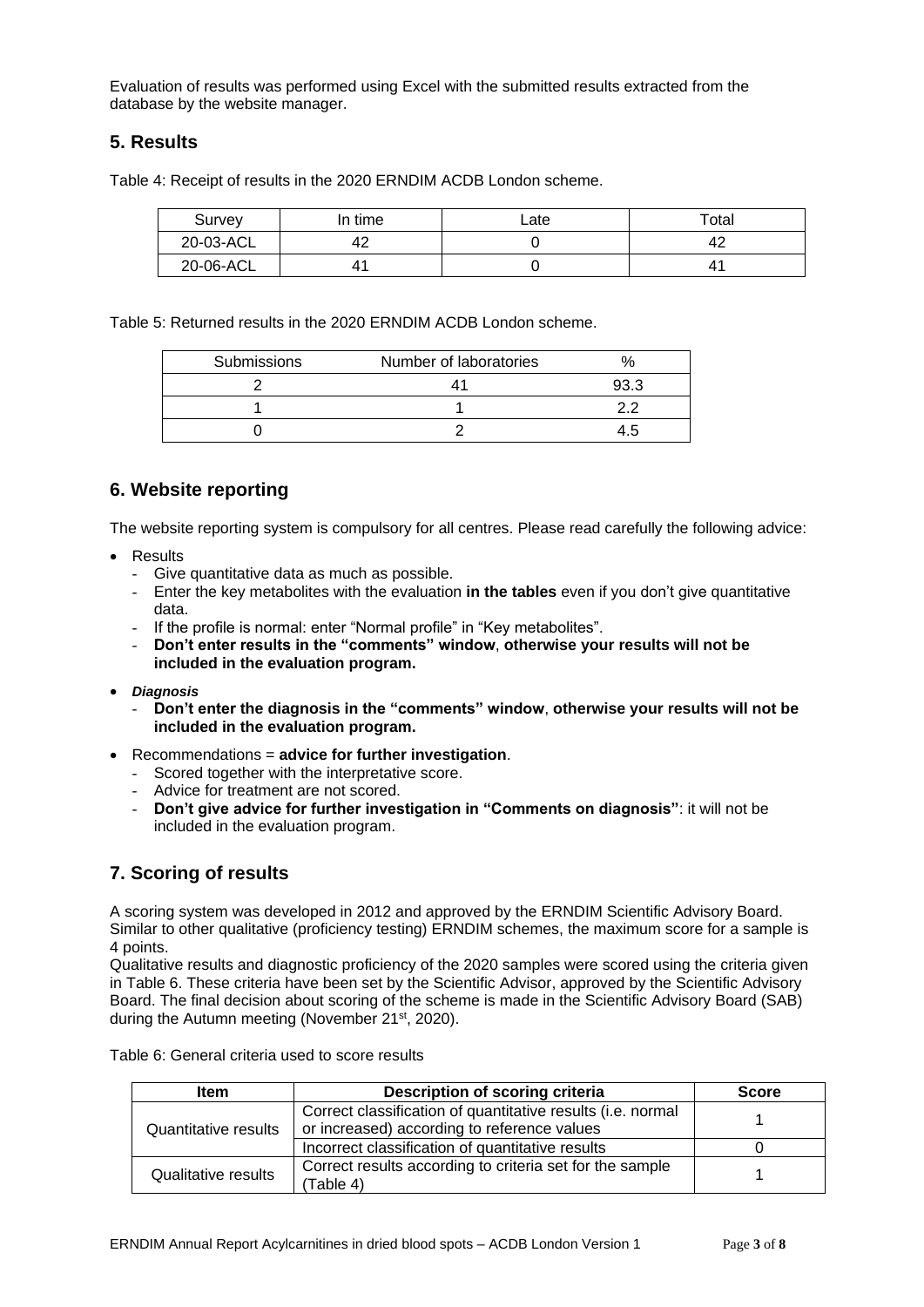|             | <b>Maximum total score</b>                              |   |  |
|-------------|---------------------------------------------------------|---|--|
|             | Unsatisfactory or misleading                            |   |  |
| proficiency | Partially correct                                       |   |  |
| Diagnostic  | 5                                                       |   |  |
|             | Correct according to criteria set for the sample (Table | ⌒ |  |
|             | Incorrect: minimally required results not reported      |   |  |

Starting with the 2014 schemes the concept of 'critical error' is introduced to the assessment of the qualitative schemes. Labs failing to make a correct diagnosis of a sample considered eligible for this category will be deemed not to have reached a satisfactory performance even if their total points for the year is sufficient according to the requirement set by the SAB. The classification of samples to be judged for critical error was undertaken at the SAB meeting held on November 21<sup>st</sup>, 2020.

If your laboratory is assigned poor performance and you wish to appeal against this classification please email the ERNDIM Administration Office [\(admin@erndim.org\)](mailto:admin@erndim.org), with full details of the reason for your appeal, within one month receiving your Performance Support Letter.

Table 7: Samples eligible for critical errors in the 2020 ERNDIM ACDB London

| <b>Critical errors</b> |
|------------------------|
| O                      |
| 2                      |
| O                      |
|                        |

Details are given under item 9 'Results of individual samples and evaluation of reporting'.

We are required to define "Participation" for the purpose of the ERNDIM Annual Certificate which covers all ERNDIM schemes. For this acylcarnitine in dried blood spots scheme we have defined "**Participation**" as requiring **two returns during the year**. Failure to meet this requirement will result in the certificate of participation showing 'non-submitter' rather than 'satisfactory' or 'unsatisfactory'.

**Satisfactory performance** is defined as **70% of maximum score** which equates to **14/20** points.

### **8. Proficiency of the 2020 surveys**

ERNDIM provides a single certificate for all its schemes with details of participation and performance.

In 2020, 41 participants submitted 2 reports including 0 educational participants. From the 44 ordinary (non-educational) participants 39 (89%) achieved satisfactory performance (score ≥ 14, no critical error). 5 participants did not accomplish satisfactory performance, including 3 due to incomplete submission of results (i.e. no report or 1 survey report submitted instead of 2 reports). Overall proficiencies of each sample are depicted in Table 8.

| Sample ID       | Sample type                                         | Proficiency |
|-----------------|-----------------------------------------------------|-------------|
|                 |                                                     | $(\% )$     |
| ACDB-UL-2020-A  | Carnitine acylcarnitine translocase deficiency      | 74.4        |
| ACDB-UL-2020-B  | Propionyl CoA carboxylase deficiency                | 97.6        |
| ACDB-UL-2020-C  | Long chain hydroxyacyl CoA dehydrogenase deficiency | 95.2        |
| ACDB-UL-2020-D  | Medium chain acyl CoA dehydrogenase deficiency      | 97.0        |
| ACDB-UL-2020-E  | Mild variant of cobalamin C deficiency              | Educational |
| ACDB-UL-2020--F | Very long chain acyl CoA dehydrogenase deficiency   | 97.6        |

Table 8: Overall proficiencies of the 2020 surveys.

5 Performance Support letters will be sent for the 2020 surveys. 2 of these 5 participants also received a performance support letter in 2019, both for non-submission of results. Unsatisfactory performance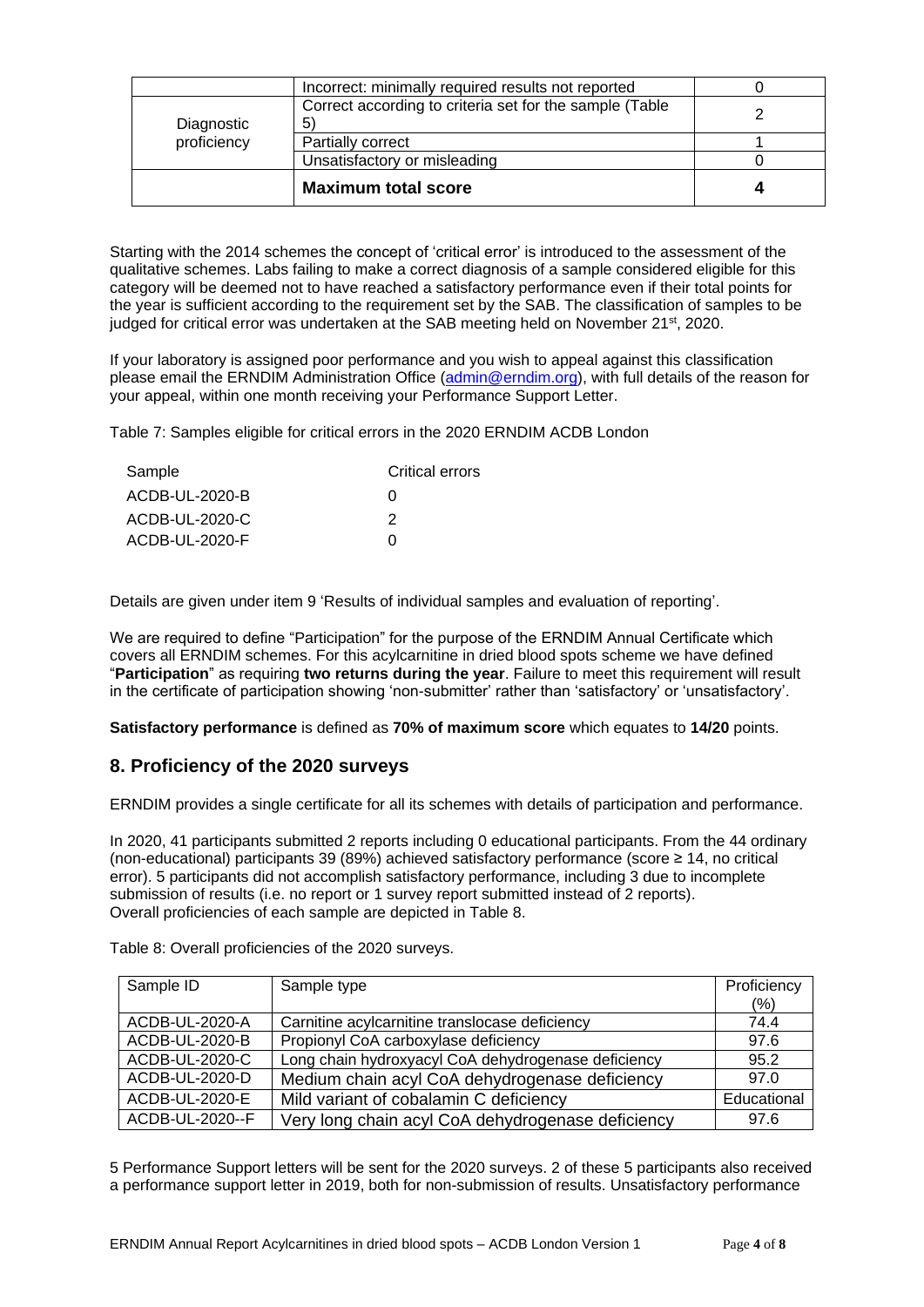(either due to overall score or due to critical error) within an EQA scheme for at least 2 out of 3 years that the participant has subscribed for will result in a notification letter of unsatisfactory performance to the quality manager or head of department.

For the 2019 scheme 7 Performance Support letters were sent.

#### **9. Results of individual samples and evaluation of reporting**

**ACDB-UL-2020-A**. All respondents recognised a fatty acid oxidation defect in this sample, but full interpretation of the profile proved difficult. Six respondents suggested MCADD on the basis of the elevated C6, C8 and C8/C10 ratio, disregarding the long chain acylcarnitine abnormalities and the absence of an elevated C10:1. Nearly half suggested MADD, understandably, given the variability of acylcarnitine profile in that disorder, however the long-chain abnormalities in this profile would be very unusual. CACT deficiency, the true diagnosis, is another disorder where acylcarnitine profiles can vary dramatically, both within a patient depending on clinical situation, and between patients. There was relatively good proficiency on this sample and it was included in the scoring for 2020 following discussions in the ERNDIM Scientific Advisory Board.

**ACDB-UL-2020-B**. All respondents correctly reported significantly raised propionyl (C3) carnitine in this sample, and most suggested appropriate tests to clarify and confirm the location of the deficiency in the propionate pathway. Failure to recognise the raised C3 in this sample would have constituted a Critical Error.

**ACDB-UL-2020-C**. The overwhelming majority (40/42) of respondents detected the elevated long chain hydroxyacyl carnitines in this sample and suggested appropriate tests to clarify and confirm the diagnosis of LCHADD. This sample was common to all three sections of the ERNDIM Acylcarnitines in Dried Blood Scheme, supplied by Dr Cristiano Rizzo, Scientific advisor in Rome. Further clinical details were supplied as follows: "Patient admitted at the age of 4 months for hypotonia, hypoglycemia, hypocalcemia, myoglobinuria and cholestasis. Laboratory analyses showed elevated long-chain hydroxylated acylcarnitines in DBS and hydroxylated dicarboxylic organic acids in urine. Mutation analysis showed a homozygous 1528G-C mutation in the gene encoding long-chain hydroxyacyl-CoA dehydrogenase (HADHA; 600890). The mother developed HELLP syndrome during pregnancy. The communal sample C was taken at the age of 15, the patient showed peripheral neuropathy and retinopathy and was being treated with Vitamin D3, Vitamin B1 and Coenzyme Q10".

Proficiency in the Rome section was 89%, and in the Heidelberg section was 90%. Combining results across the three ACDB centres gave a total of 122 laboratories who submitted results of which 112 were satisfactory, an overall proficiency of 92%.

There was a small elevation of isovaleryl (C5) carnitine in this sample and most of the unsatisfactory performers commented on the C5 but failed to detect any of the elevated long chain hydroxyacylcarnitine species. It was agreed, following discussions with the ERNDIM Scientific Advisory Board, that failure to detect these would constitute a Critical Error

**ACDB-UL-2020-D**. All respondents recognised the characteristic pattern for MCADD in this sample, with increases in C8, C6 and C10:1, and most suggested appropriate follow-up to confirm the diagnosis.

**ACDB-UL-2020-E**. The overwhelming majority of respondents considered this profile normal. Only 2 detected the mild but unequivocal elevation in methylmalonyl carnitine. The absence of a raised propionyl carnitine may mean that there was less scrutiny of the C4DC signal, or some laboratories using SRM/MRM acquisition may not include C4DC in their panel. Confusion with other isobaric compounds may also occur, particularly using an underivatised method, which may require alternative transitions or chromatography to resolve. The clinical presentation was not typical of the disorder, and therefore the clinical details given did not raise suspicion. It is nonetheless surprising that so many laboratories considered the profile entirely normal. This sample epitomises the difficulty of interpretation when patients are well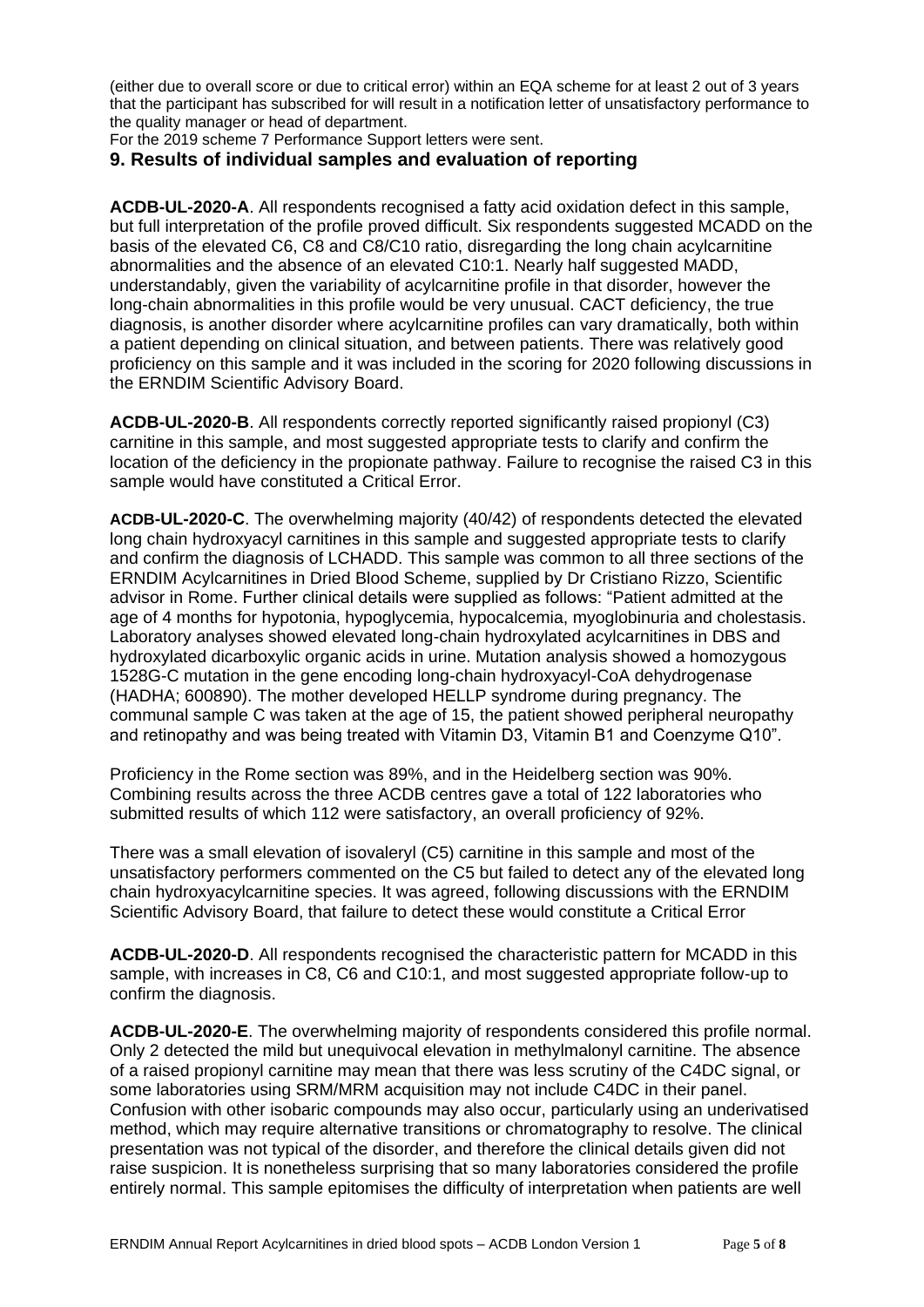and on treatment. This sample was designated an educational sample and removed from the scoring following discussions at the ERNDIM Scientific Advisory Board.

**ACDB-UL-2020-F**. All (41/41) respondents detected the elevated C14:1 and related acylcarnitines in this sample and most suggested appropriate tests to clarify and confirm the diagnosis of VLCADD.

#### **10. Scores of participants**

.

Table 9 presents detailed scores and performance data for all participants.

Scores and performance data were confirmed by the Scientific Advisory Board meeting in November 2020.

The anonymous data are accessible to all participants. Individual data are only visible to your laboratory.

| Lab<br>no      | A                       | В                       | $\mathbf C$              | sum | D                       | $E^*$ | F              | sum | <b>Total</b><br>score | Performance |
|----------------|-------------------------|-------------------------|--------------------------|-----|-------------------------|-------|----------------|-----|-----------------------|-------------|
| $\mathbf 1$    | 4                       | 4                       | 4                        | 12  | 4                       |       | 4              | 8   | 20                    |             |
| $\overline{2}$ | $\overline{2}$          | 4                       | 4                        | 10  | 4                       |       | 4              | 8   | 18                    |             |
| 3              | $\overline{4}$          | $\overline{2}$          | $\overline{4}$           | 10  | 4                       |       | 4              | 8   | 18                    |             |
| 4              | $\overline{2}$          | 4                       | 4                        | 10  |                         |       |                |     | 10                    | <b>PS</b>   |
| 5              | $\overline{4}$          | $\overline{4}$          | $\overline{4}$           | 12  | 4                       |       | 4              | 8   | 20                    |             |
| 6              | $\overline{2}$          | $\overline{4}$          | 4                        | 10  | 4                       |       | $\overline{4}$ | 8   | 18                    |             |
| 7              | 3                       | 4                       | $\overline{\mathbf{4}}$  | 11  | 4                       |       | 4              | 8   | 19                    |             |
| 8              | $\overline{\mathbf{4}}$ | 4                       | $\overline{\mathcal{A}}$ | 12  | 4                       |       | 4              | 8   | 20                    |             |
| 9              | $\overline{4}$          | $\overline{\mathbf{4}}$ | $\overline{4}$           | 12  | 4                       |       | $\overline{4}$ | 8   | 20                    |             |
| 10             | 3                       | $\overline{4}$          | 4                        | 11  | 4                       |       | 4              | 8   | 19                    |             |
| 11             | 3                       | 4                       | $\overline{4}$           | 11  | 4                       |       | 4              | 8   | 19                    |             |
| 12             |                         |                         |                          |     |                         |       |                |     |                       | <b>NS</b>   |
| 13             | 3                       | $\overline{4}$          | 4                        | 11  | 4                       |       | 4              | 8   | 19                    |             |
| 14             | $\overline{4}$          | $\overline{\mathbf{4}}$ | $\overline{\mathbf{4}}$  | 12  | $\overline{4}$          |       | 4              | 8   | 20                    |             |
| 15             | 3                       | 4                       | $\overline{\mathbf{4}}$  | 11  | 4                       |       | 4              | 8   | 19                    |             |
| 16             | 3                       | $\overline{\mathbf{4}}$ | $\overline{4}$           | 11  | 4                       |       | 4              | 8   | 19                    |             |
| 17             | $\overline{4}$          | 4                       | 4                        | 12  | 4                       |       | 4              | 8   | 20                    |             |
| 18             | 3                       | $\overline{4}$          | $\overline{4}$           | 11  | 4                       |       | 4              | 8   | 19                    |             |
| 19             | 3                       | 4                       | 4                        | 11  | 4                       |       | $\overline{4}$ | 8   | 19                    |             |
| 20             | $\overline{2}$          | $\overline{4}$          | $\overline{4}$           | 10  | 4                       |       | 4              | 8   | 18                    |             |
| 21             | 3                       | 4                       | 4                        | 11  | 4                       |       | 4              | 8   | 19                    |             |
| 22             | $\overline{2}$          | $\overline{\mathbf{4}}$ | $\overline{\mathbf{4}}$  | 10  | $\overline{\mathbf{4}}$ |       | 4              | 8   | 18                    |             |
| 23             | 4                       | 4                       | $\mathbf 0$              | 8   | 3                       |       | 3              | 6   | 14                    | <b>CE</b>   |
| 24             | 3                       | $\overline{\mathbf{4}}$ | $\overline{4}$           | 11  | 4                       |       | $\overline{4}$ | 8   | 19                    |             |
| 25             | $\overline{4}$          | $\overline{4}$          | 4                        | 12  | 4                       |       | $\overline{4}$ | 8   | 20                    |             |
| 26             | $\overline{4}$          | $\overline{4}$          | $\overline{4}$           | 12  | 4                       |       | 4              | 8   | 20                    |             |
| 27             | $\overline{2}$          | $\overline{4}$          | $\overline{4}$           | 10  | 4                       |       | 4              | 8   | 18                    |             |
| 28             |                         |                         |                          |     |                         |       |                |     |                       | <b>NS</b>   |
| 29             | 3                       | 4                       | 4                        | 11  | 4                       |       | 4              | 8   | 19                    |             |
| 30             | $\overline{2}$          | 4                       | 4                        | 10  | 4                       |       | 4              | 8   | 18                    |             |
| 31             | 4                       | $\overline{\mathbf{4}}$ | $\overline{\mathbf{4}}$  | 12  | 4                       |       | 4              | 8   | 20                    |             |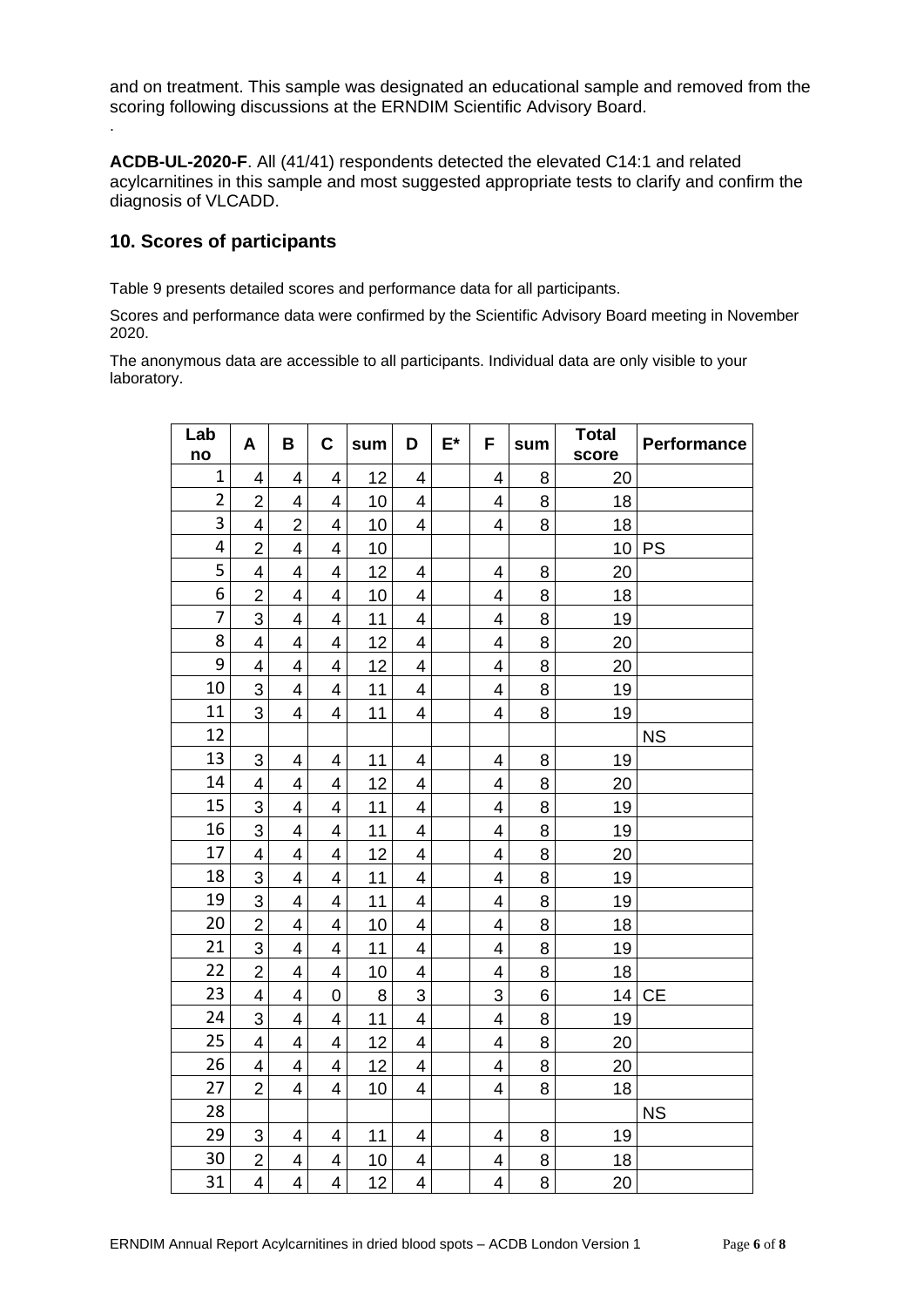| 32 | 1              | 4              | 4 | 9  | 3              | 3              | 6 | 15 |       |
|----|----------------|----------------|---|----|----------------|----------------|---|----|-------|
| 33 | 1              | $\overline{2}$ | 4 | 7  | 3              | 4              | 7 | 14 |       |
| 34 | $\overline{2}$ | 4              | 4 | 10 | 4              | 4              | 8 | 18 |       |
| 35 | 4              | 4              | 4 | 12 | 4              | 4              | 8 | 20 |       |
| 36 | $\overline{2}$ | 4              | 4 | 10 | 4              | 4              | 8 | 18 |       |
| 37 | $\overline{2}$ | 4              | 4 | 10 | 4              | 4              | 8 | 18 |       |
| 38 | 3              | 4              | 4 | 11 | 4              | 4              | 8 | 19 |       |
| 39 | 4              | 4              | 4 | 12 | 4              | 4              | 8 | 20 |       |
| 40 | 3              | 4              | 4 | 11 | 4              | 4              | 8 | 19 |       |
| 41 | $\overline{2}$ | 4              | 4 | 10 | 4              | 4              | 8 | 18 |       |
| 42 | 4              | 4              | 4 | 12 | 4              | 4              | 8 | 20 |       |
| 43 | $\overline{2}$ | 4              | 4 | 10 | 4              | 4              | 8 | 18 |       |
| 44 | 4              | 4              | 0 | 8  | $\overline{2}$ | $\overline{2}$ | 4 | 12 | PP/CE |

- \*) Educational sample<br>CE: Critical error
- CE: Critical error<br>PP: Poor perform
- PP: Poor performance (on score)<br>PS: Partial submitter
- PS: Partial submitter<br>NS: Non submitter
- Non submitter
- Figure 1: Boxplot presentation of all scores Outliers result from contributing less than two submissions or low score



#### **11. Preview of the scheme in 2021**

The format of the ACDB 2021 scheme will be similar to that of previous years.

Changes planned for 2021:

Interim reports are intended to be produced automatically by a software developed by CSCQ. This is already working in the proficiency testing schemes and has to be adopted to the ACDB requirements.

Tum

**Charles Turner 8 Th March 2020** Scientific Advisor